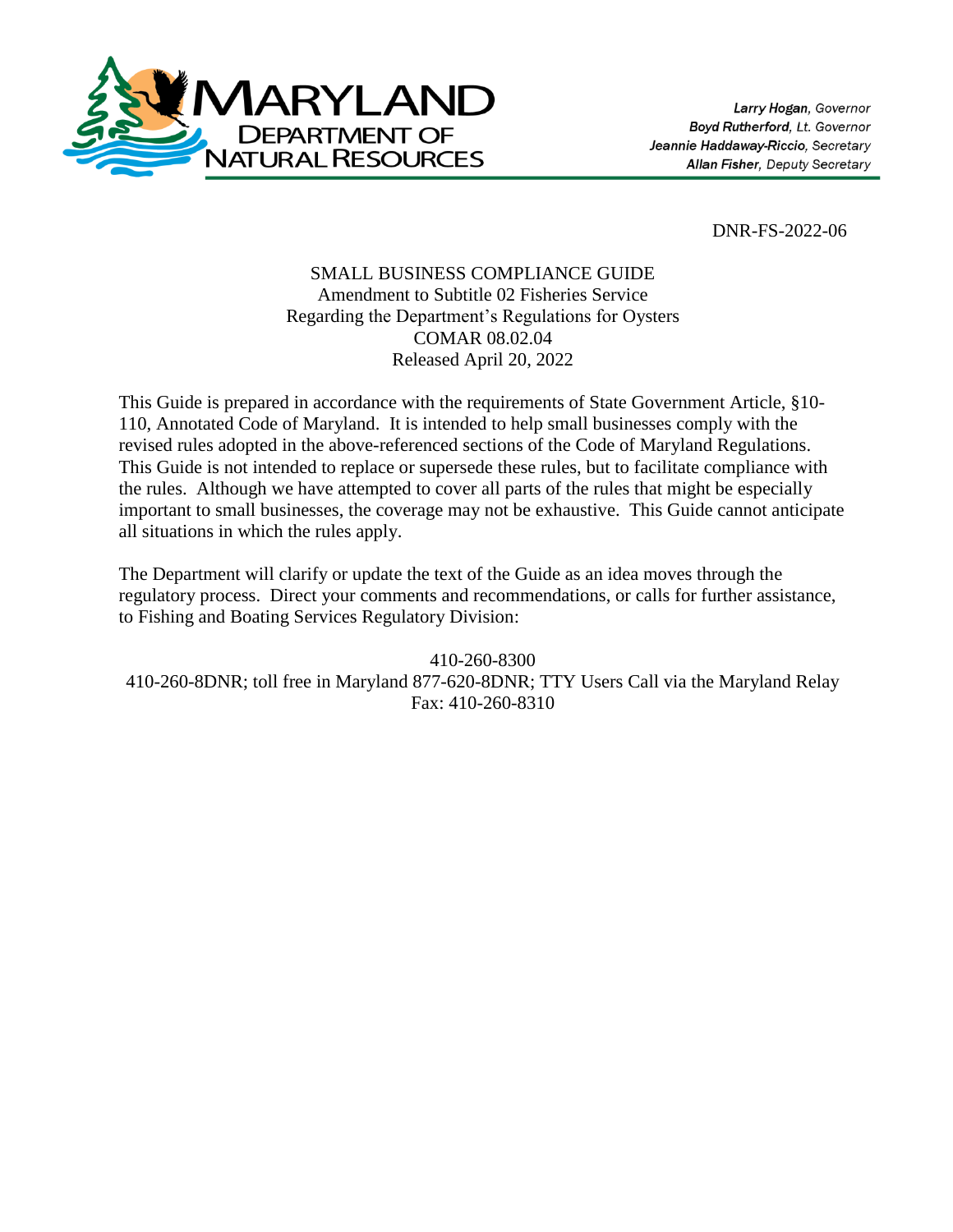## **I. SUMMARY & FAQs**

### **What is being considered?**

The department is considering clarifying the culling rule for oysters. The current culling law language has been interpreted in a variety of ways that has led to confusion regarding how to properly cull oysters. The changes under consideration would make it clear to all affected parties which oysters must be returned to the oyster bar, which oysters may be retained, and which oysters would be included in the calculation of the percentage of undersized oysters.

It is clear, based on the current statutory language, that oyster harvesters may keep a marketsized oyster which has an attached oyster which is less than 1 inch in length from hinge to bill that cannot be separated without destroying the small oyster. Oysters which are less than 1 inch in length from hinge to bill that can be separated from the market-sized oysters must be separated and returned to the bar from which they were taken. Less clear is what should be done with a market-sized oyster which has an oyster that is larger than 1 inch and less than 3 inches in length from hinge to bill that cannot be separated without destroying the small oyster.

The department is considering clarifying that a harvester may not be in possession of an oyster which is larger than 1 inch and less than 3 inches in length from hinge to bill under any circumstance. In practice, this will require the harvester to either separate the small oyster from the market-sized oyster or return the entire cluster of oysters to the water. In attempting to separate the small oyster from the market-sized oyster, the harvester will either be able to successfully separate the oysters and return the small oyster to the oyster bar, or the small oyster will be destroyed and the shell would be returned to the bar. Either way, an ecological benefit is achieved by either an oyster or shell being returned to the bar, rather than being removed completely. Additionally, the department would like to clarify that no market-sized oyster may be included in the measurement of any undersized oysters (i.e. in the cull cup). Based on the department's discussions over the past year with both the Natural Resources Police and oyster harvesters, the department believes that these two clarifications will result in more fair, understandable, and enforceable rules.

#### **Why is this change necessary?**

Rules need to be unambiguous so that oyster harvesters may clearly understand culling requirements and enforcement may ensure those rules are followed. To alleviate the current confusion, the rule will be stated in more clear terms.

#### **Who will this affect?**

This change would affect recreational and commercial oyster harvesters.

#### **Has this change been discussed with advisory commissions?**

This idea was scoped with the Sport Fisheries Advisory Commission and Tidal Fisheries Advisory Commission at their April 2022 meetings. Commissioners recommended moving forward with scoping.